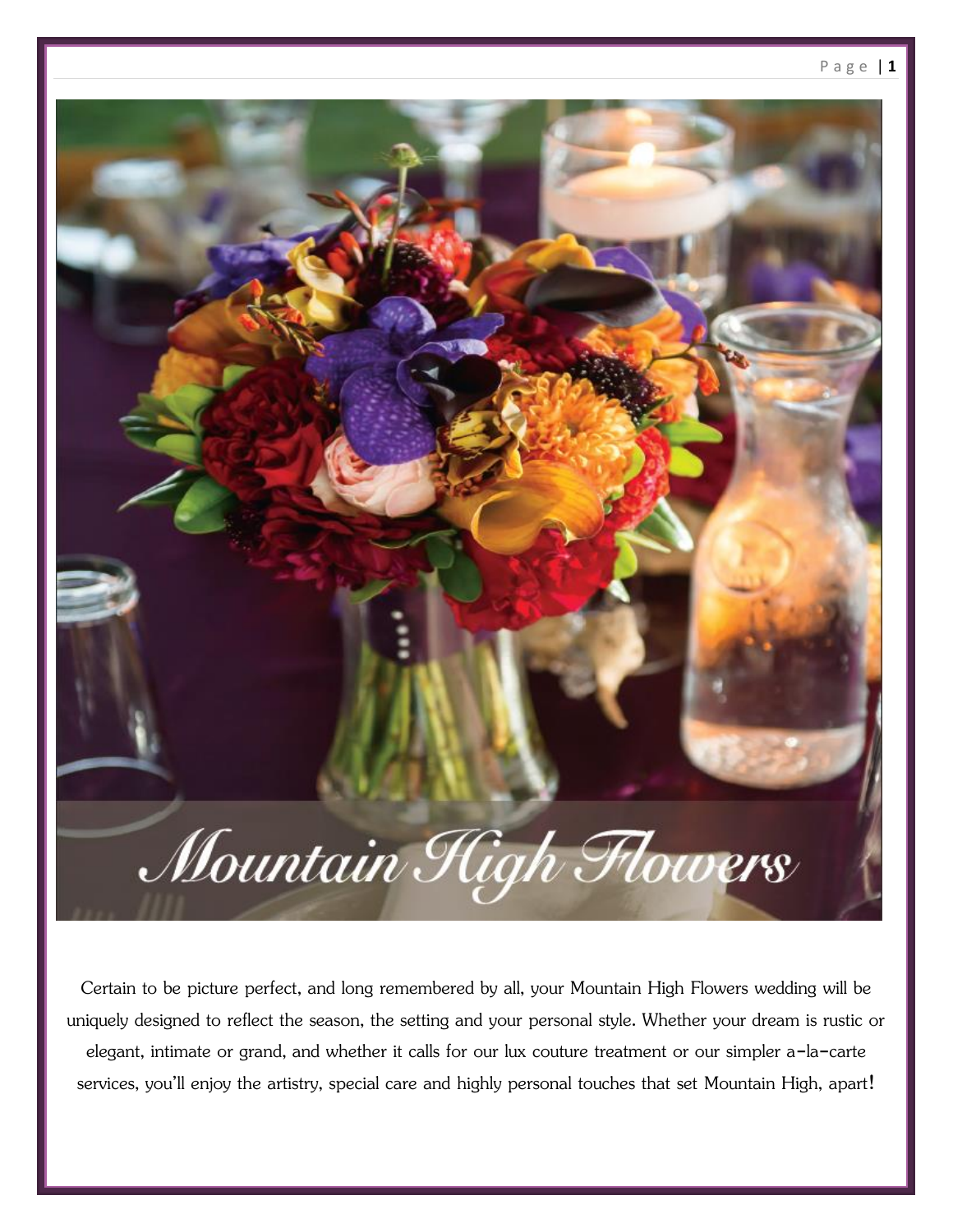# Congratulations to the new Bride and Groom!

The question has been popped, she said "yes!" and now the fun begins…..

The team at Mountain High Flowers will work closely with you to create the wedding of your dreams. We work with clients of all budgets, styles, personalities and visions! Whether you simply need the perfect bouquet and boutonniere for an intimate red rock elopement, or everything from bouquets, boutonnieres, ceremony flowers, to exquisite reception designs and décor, we are here to help.

The following pages are meant to provide you with some answers to your basic questions, as well as to give you an idea of the pricing of the various elements that are most commonly utilized in a wedding. The information in this packet is simply a guideline to help you plan for the floral and décor portion of your wedding budget. According to industry surveys, the average amount spent on flowers is roughly 10% of the total wedding budget.

Some client's feel that they can D.I.Y. their wedding flowers and other decorative details. However, when asked after all was said and done, most brides feel that they would have preferred to spend that precious, pre-wedding time, relaxing with family and friends, instead of hastily and wearily spending the night before their wedding preparing centerpieces or bouquets until all hours of the night. If you want your wedding to be picture perfect magazine shoot worthy, leave these things to the professionals! We love nothing more than to see the smiles on our client's faces, when everything comes together seamlessly and stress-free on the big day!

The three main areas we refer to when discussing your wedding flowers are the "personal", the "ceremony" and the "reception" flowers. It is a good idea to discuss your ideas and overall vision with us before you begin purchasing your wedding accents and decor. We rent certain decorative items such as lanterns, vases and votives at prices that are generally lower than what you could expect to pay for them at a retail shop or online. In order to create a certain look or theme, as your florist, we may have input, ideas and resources that you may not have considered or have access to. By working together with us, it will ensure the best possible outcome for your wedding designs.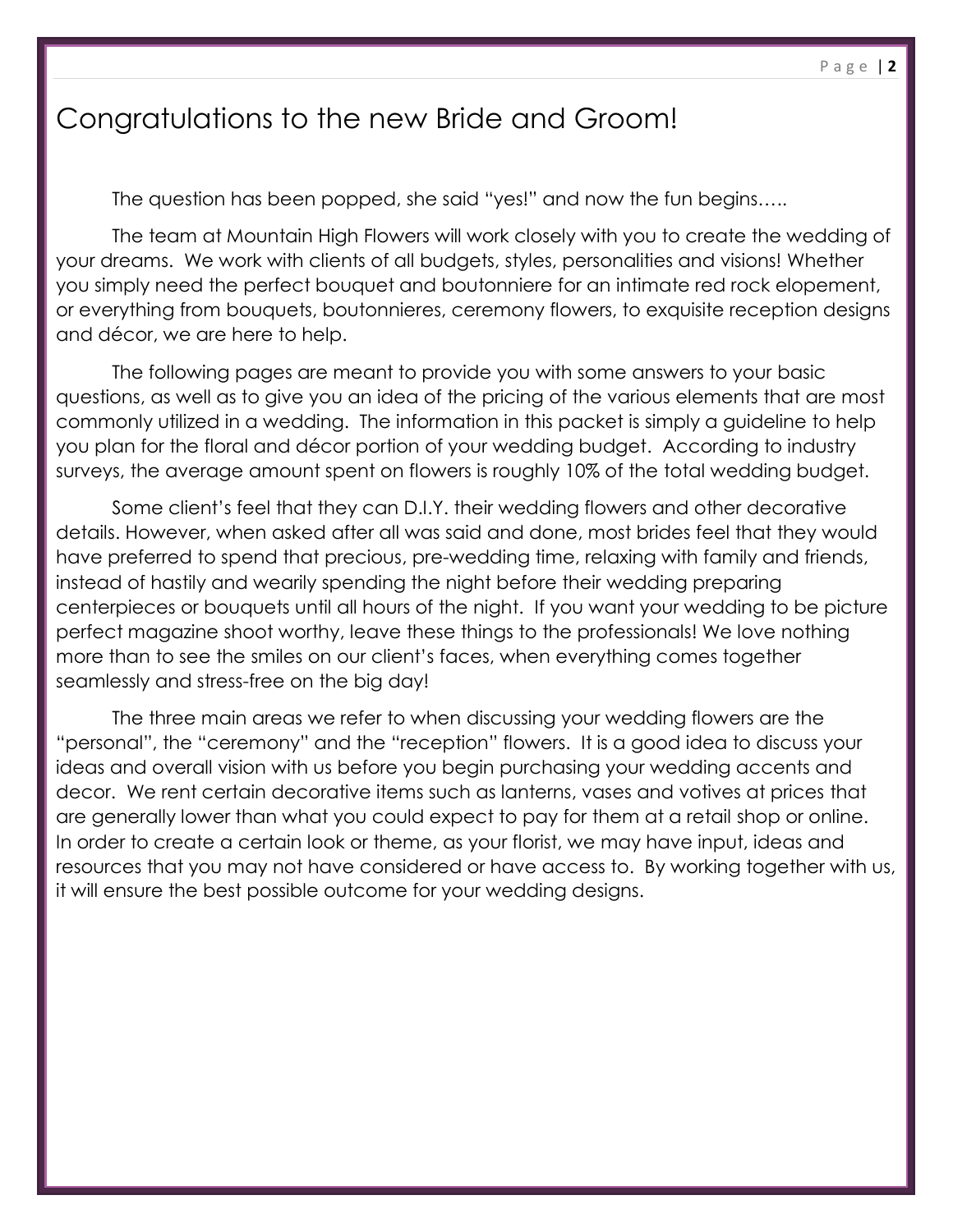## **PERSONAL FLOWERS:**

Bridal bouquets are the second most photographed element of your wedding day! It will be with you for a majority of the time while taking pictures and may very well end up adding complement to your cake table, sweetheart table or head table when it's work is done adding that extra touch of romance to your wedding photos. Commonly, brides consider the following things when ordering their bouquet of choice:

**Size** – When choosing your bridal bouquet, take note of your height, weight and overall stature in relation to the size of bouquet you wish to hold. Consider how big the handle might be to hold in your hand for an extended period of time as well. With the trend in bridal bouquets leaning towards the bigger and wilder looking the better, make sure that the look you end up with fits your form and doesn't weigh more than you can handle.

**Style** – Whimsical and wild, elegant and sophisticated, or traditional and understated are just a few ways of describing what may be the perfect bouquet for you. Let us know the feel you are going for. There are also many shapes and forms that bouquets can take, so it is important to discuss these details with us, so that we can explain to you the various options you will have in style and shape for your bouquet.

**Flowers and other elements** – Before you meet with your florist, take a look around online or in magazines to see what particular flower types and colors catch your eye. Different flower types can help create a different mood or feeling and help you convey a particular message to your guests. If you aren't familiar with flowers at all, just simply look online at the hundreds of wedding websites and start compiling images on Pinterest that you enjoy. Highlight the part of the photo that intrigues you or that you want to incorporate into your designs. It is also helpful to us, if you have pictures of, or ideas about things you don't like as well.

### **BRIDAL BOUQUET: -**

- **\$ 95.00 - for a dozen rose bouquet**
- **\$ 125.00 - \$ 165.00 for a seasonal bouquet with special touches**
- **\$ 175.00 - \$ 250.00 for a specialty flower bouquet mixed with seasonal flowers**
- **\$ 265.00 – \$ 450.00 for a full specialty flower bouquet**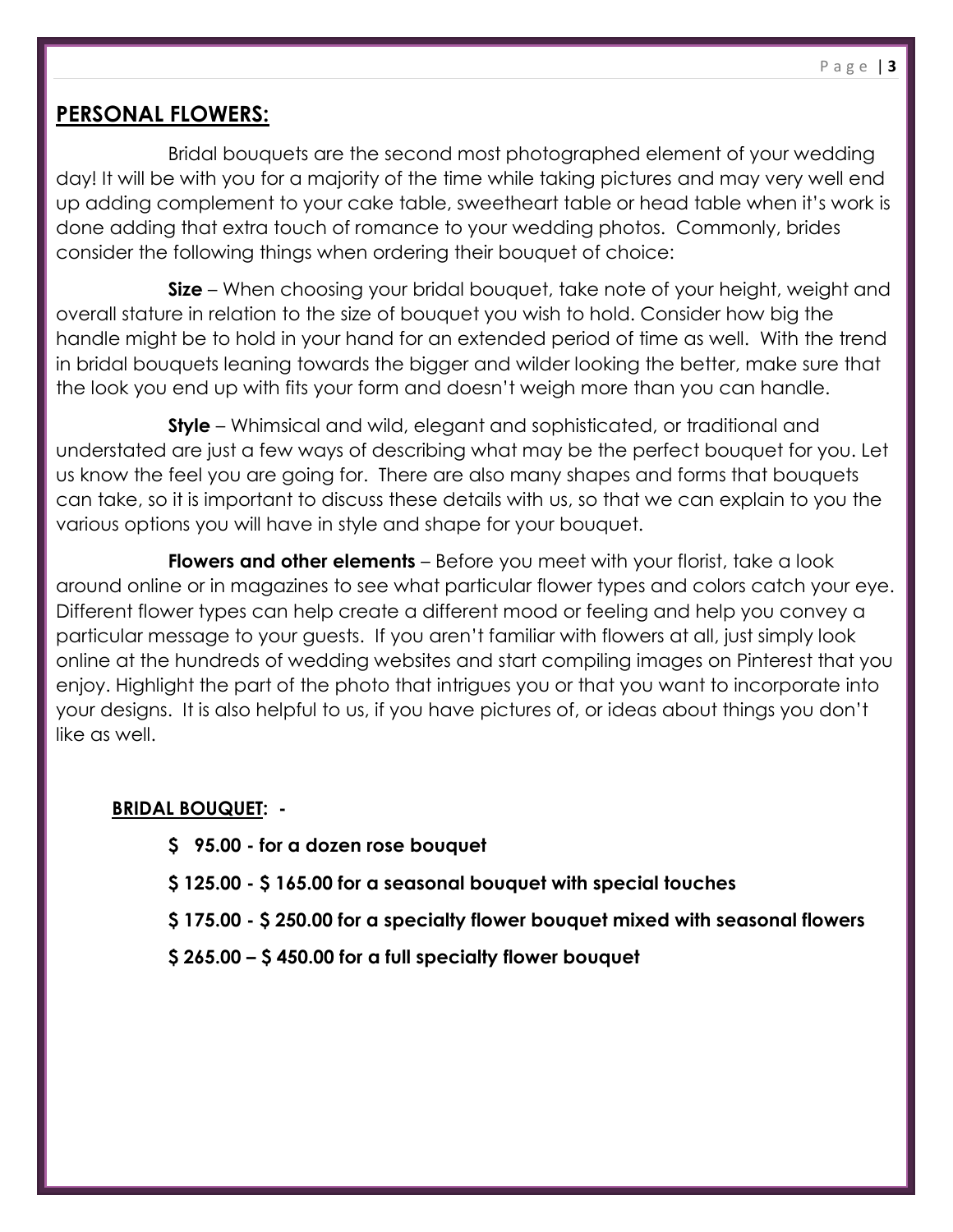#### **BRIDESMAID'S BOUQUETS:**

Bridesmaid's bouquets may be created in a multitude of styles that can both reflect and/or replicate the flowers in your bouquet. Options to consider are: A.) Each maid carrying a cluster of a single flower type, or B.) A smaller version of the bridal bouquet with slight differences in flower types to help control costs. C.) The maids carry clusters of the rich greenery and other accents used in the bridal bouquet without the use of any real flower blooms. There is a huge shift towards this latter look over the last year or so. Many brides choose to use most of the premium flowers in their bouquets, while choosing visually appealing and appropriate substitutes for their maid's bouquets with slightly less expensive flowers to no flowers.

Pricing for these can range from the following:

Smaller – 5" to 7" in diameter from  $$40.00$  to  $$55.00$ Medium  $-8$ " to 10" in diameter from  $$60.00$  to  $$90.00$  $Larger - 11"$  to  $12"$  in diameter from \$ 95.00 to \$125.00

\*\* Please note that this list is simply a guide of common pricing for bridesmaid's bouquets. Price will ultimately reflect the flowers and style of your personal creations. The size of the bouquet doesn't always predict the cost as it is types of flowers utilized that ultimately decide the price.

**FLOWER GIRL:** We offer one small bag of rose petals as a complementary gift to you when you reserve our services for your entire event.

> We can supply you with a flower girl basket, embellished to your liking. We can also make custom items such as hanging pomanders, little flower purses, flower wands, Tiara's or anything else you can imagine.

**HAIR FLOWERS:** - We can create beautiful hair flowers either in individual wired stems or in lovely "halos" or crowns, custom made to your liking. Pricing starts at \$25.00 for all Baby's Breath, \$45.00 for Bark Wire, Greenery/Vines w/ blooms and \$65.00 + for premium blooms and larger cluster styles.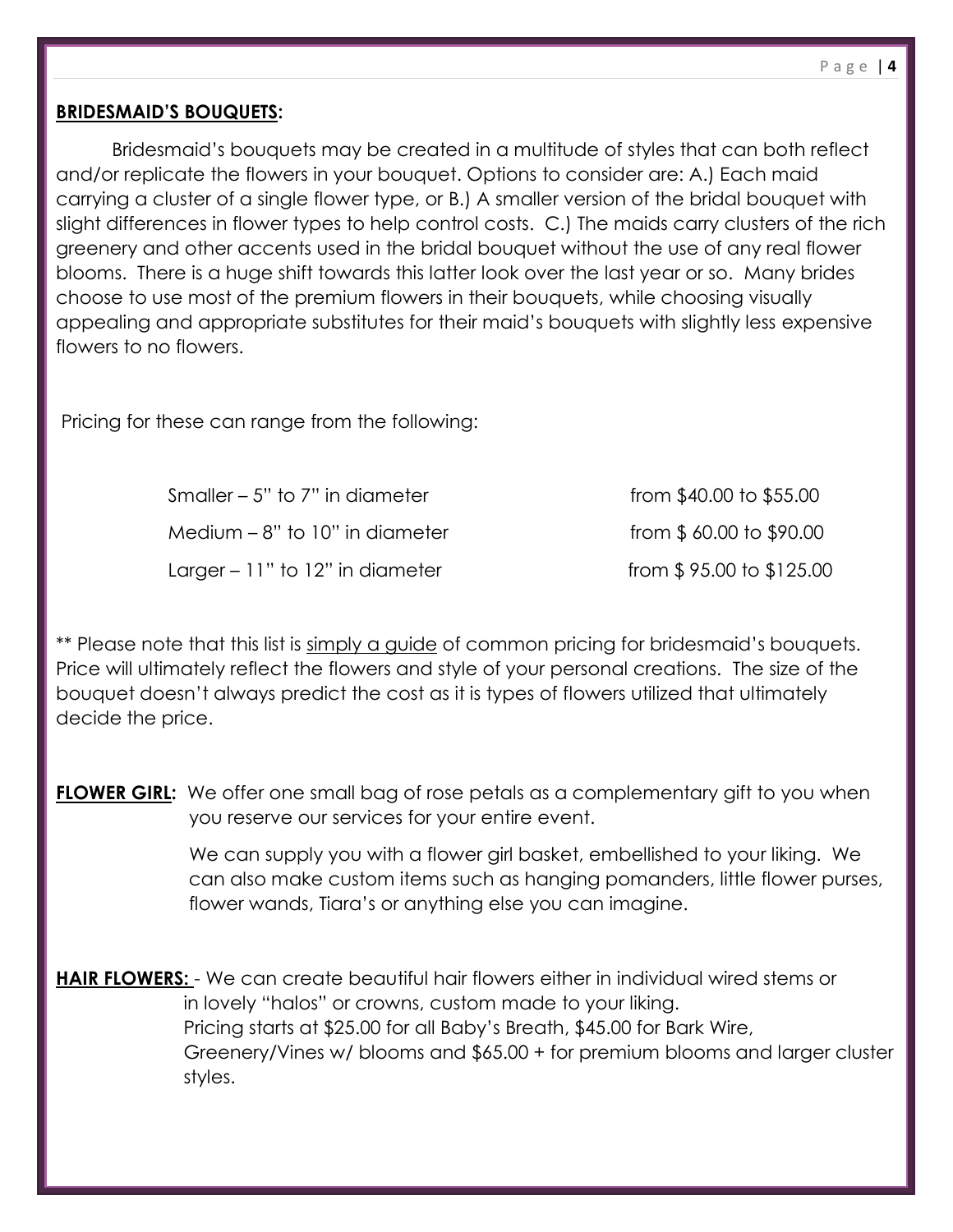**TOSS BOUQUET:** We will include a complementary toss bouquet for weddings over \$1000.00 as a gift to you! Should you prefer a toss bouquet, on a lighter budget, they start at \$45.00 to \$65.00.

### **GROOM AND GROOMSMEN BOUTONNIERES:**

Standard Boutonnieres: \$13.00 ea.

Includes a nicely finished stem wrapped with a coordinating ribbon that matches you and/or your bridesmaid's bouquet ribbons.

Standard boutonnieres include flowers such as spray roses, tea roses or Lisianthus, paired with a common accent green such as Myrtle, Salal (Lemon Leaf), or Tree Fern. We then add a small hint of Wax Flower or Seeded Eucalyptus to complement and finish it off.

Premium Boutonnieres: \$ \$15.50 to \$ 22.50 ea.

Prices for premium boutonnieres are as follows:

Calla Lily - \$15.50

Mini succulent with another small accent - \$ 22.50

Orchids - \$ 15.50

Other novelty type flowers or accent pieces - \$ 22.50

(ie: Monkey Tail, Astilbe, Billy Balls, Feathers etc.)

Most boutonnieres generally fall into one of these categories. Please ask your designer if you have any special requests or items that aren't listed here. We love to create custom designs that really bring your unique personalities into the wedding design. Occasionally a boutonniere will fall into a higher priced category that is not listed here, however this is strictly on a case by case basis and happens when we combine several novelty items together to create the design.

### **CORSAGES:**

Our pricing for these items generally falls into one of two categories, either pin on or wrist style. You may want to check with the recipients of these corsages to see which they prefer, based on what their attire for the event will be. For example: A woman wearing a light-weight chiffon style or strapless outfit may not opt for a pin on style corsage and would prefer a wrist style, etc.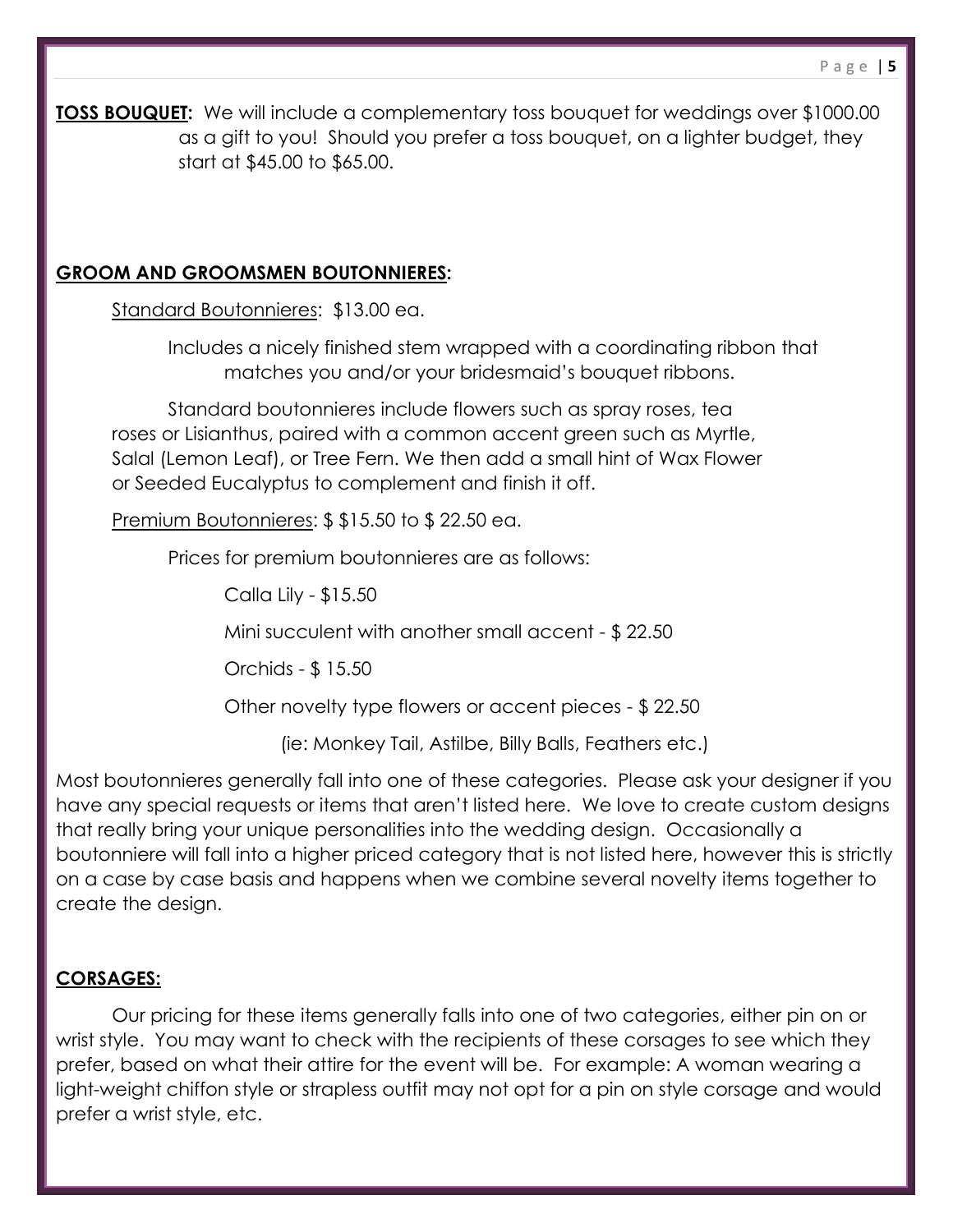Standard:

| Pin – On style - $$22.50$              |                   | Standard flower types and green accents -                                                                                                                                                                              |
|----------------------------------------|-------------------|------------------------------------------------------------------------------------------------------------------------------------------------------------------------------------------------------------------------|
| Deluxe:                                |                   | Includes roses, spray Roses, Lissianthus etc.                                                                                                                                                                          |
| Pin – On Style - $$ 25.00$ to $$30.00$ |                   | Premium or novelty flowers or accents – Includes<br>Orchids, Calla Lily, Garden Spray Roses,<br><b>Succulents</b>                                                                                                      |
| Standard:                              |                   |                                                                                                                                                                                                                        |
| Wrist Style -                          | \$35.00           | Standard flower types and accents on an<br>upgraded cuff such as a slap bracelet, 3 strand<br>pearl stretch bracelet or metal flat<br>wire. Also includes the use of premium blooms such<br>as orchids and succulents. |
| Deluxe:                                |                   |                                                                                                                                                                                                                        |
| Wrist Style -                          | $$40.00 - $50.00$ | Upgrade to a beautiful crystal or silver jewelry style<br>stretch bracelet – we have several styles to<br>choose from.                                                                                                 |

## **FLOWER CROWNS/HALOS**

We are happy to create any type of custom flower crown design for you, your bridal party or flower girls. Designs start at \$ 30.00 and go up to around \$65.00 to \$85.00 for larger or more intricate designs.

## **CEREMONY DÉCOR:**

## **Arch/Altar**:

We offer a multitude of existing arches, stands and pedestals in addition to providing custom structures built to your design specifics when needed. Many of our ceremony designs are custom and priced accordingly. However, for some of the more common requests, the items below will give you a general idea of what these items may cost. Keep in mind that more flowers usually equals a higher cost

STANDS AND PEDESTALS - We rent these items separately from the flower designs, as each maintains a little bit different delivery, prep and original cost factor.

METAL STANDS – These stands hold flower baskets sprays and are the least expensive way to go for ceremony florals. We generally include the price of the stand in with the flowers for this option. Prices range from about \$150.00 to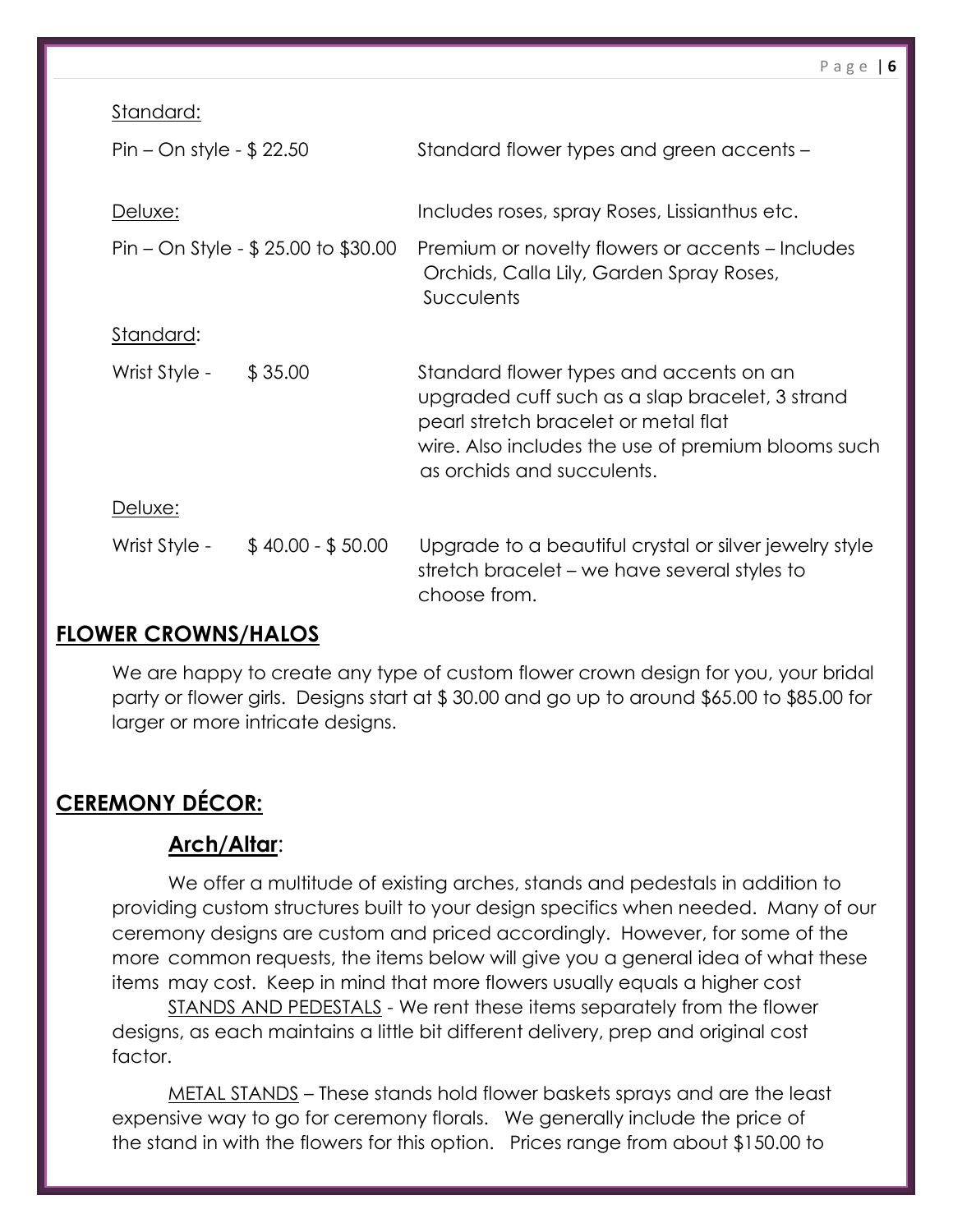\$500.00 each or higher, depending again on the amount and type of flowers used in the designs.

FABRIC COVERED PILLARS -

Colors Available: White, Ivory, Grey or Sedona Red

Rental Pricing per Pillar: \$30.00 per

Custom Colors Available Upon Request: \$ 50.00 per Pillar

TEAK WOOD COLUMNS – We offer beautiful teak wood columns in addition to the fabric covered option. These are approx. 39" high and rent for \$50.00 ea.

 WOOD STRUCTURES OR ARCHES - We offer a few different types of wooden structures in our existing inventory. Each of these require an on-site build as well as an on – site application of the flowers or treatments used on the piece. Rental pricing for these types of elements starts at \$150.00 for the structure and any flowers, fabric, crystals etc. used in the design of the structure are an additional price. The added elements can range from \$300.00 and go up. Please inquire with our wedding specialist for further details on different designs and options available.

CUSTOM STRUCTURES OR CANOPIES - Please speak to our wedding specialist for pricing for any design idea that may take a custom build. Pricing will vary by design.

**AISLE DÉCOR AND EMBELLISHMENTS –** While we can provide pretty much any type of aisle embellishment you may require, here are a few of the more common options with pricing.

BAGS OF ROSE PETALS: Sm. Sandwich Size Bags - \$7.50 ea.

Lg. Gallon Freezer Size Bags - \$15.00 ea.

CUSTOM FULL FLOWER CARPETS UP THE AISLE: A Custom flower petal design for your aisle can range anywhere from \$350.00 to \$1000.00

HANGING CHAIR ARRANGEMENTS – Generally these are constructed in a smaller sized container, whether it be a mason jar, lily bowl, or another type of container, pricing for these commonly ranges from \$ 30.00 to \$65.00

RENTAL SHEPHERD'S HOOKS - \$5.00 ea.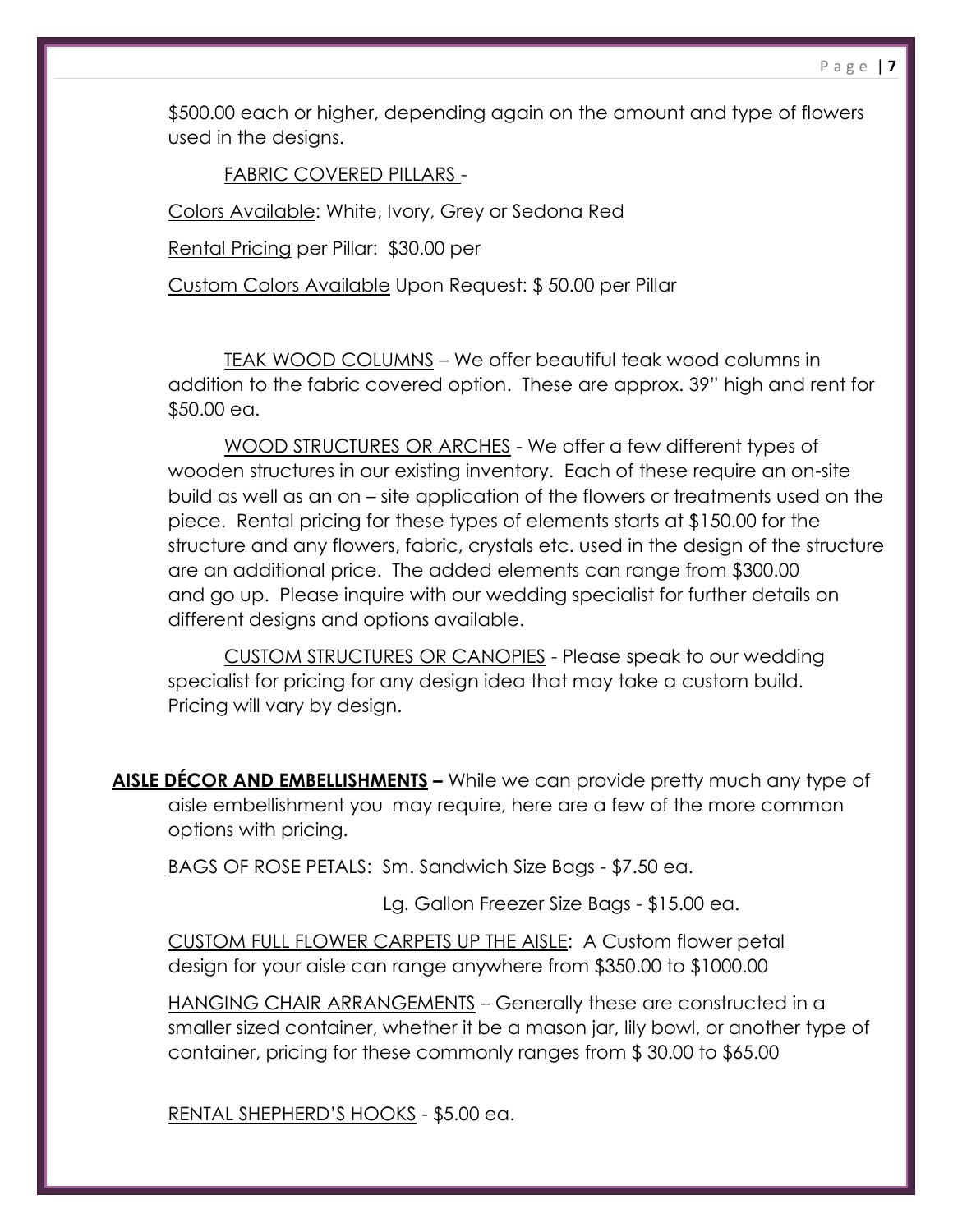### CHAIR SASHES OR CHAIR FLOWERS –

Sashes - \$2.00 to \$6.00 –

Flower Clusters Attached to chair - \$ 25.00 to \$45.00

Hanging Floral Designs – From \$ 35.00 and up

Special Requests - Custom Chair Designs – Inquire

## **RECEPTION DÉCOR:**

Where to begin with reception décor? The options and ideas are endless. We love to create fresh and fun ideas for our clients! We are constantly searching the globe for the latest in all types of décor! We attend and take part in a variety of functions each year where we learn about everything WEDDING. How to create with the latest color palette, what are the newest techniques in working with flowers, what are the newest varieties of flowers coming out of the growing industry? Things are constantly changing and so are we! We don't like to make the same thing twice, which is why you will rarely see any two weddings on our social media feeds or website, that look alike!

## A FEW OF THE BASICS: (MOST REQUESTED) –

Simple and Attractive:

\$35.00 to \$50.00 – Most Basic, simple, styled cube or small cylinder

A fairly minimalistic, smaller design, using mainly less expensive, seasonal flowers mixed with a fair amount of greenery. No specialty blooms.

Detailed and Distinctive:

\$ 65.00 – 95.00 - A healthy mix of fresh flowers and greens, a mid-size design, utilizing a few higher end blooms mixed with seasonal or standard flower types.

# Prestigious and Spectacular:

\$ 100.00 and above – A nice, bountiful arrangement with a mix of high end and standard blooms and greens. This is a nice starting point for those who may wish to have flowers such as Garden Roses, Tropicals, Peonies or other luxury blooms in their arrangements.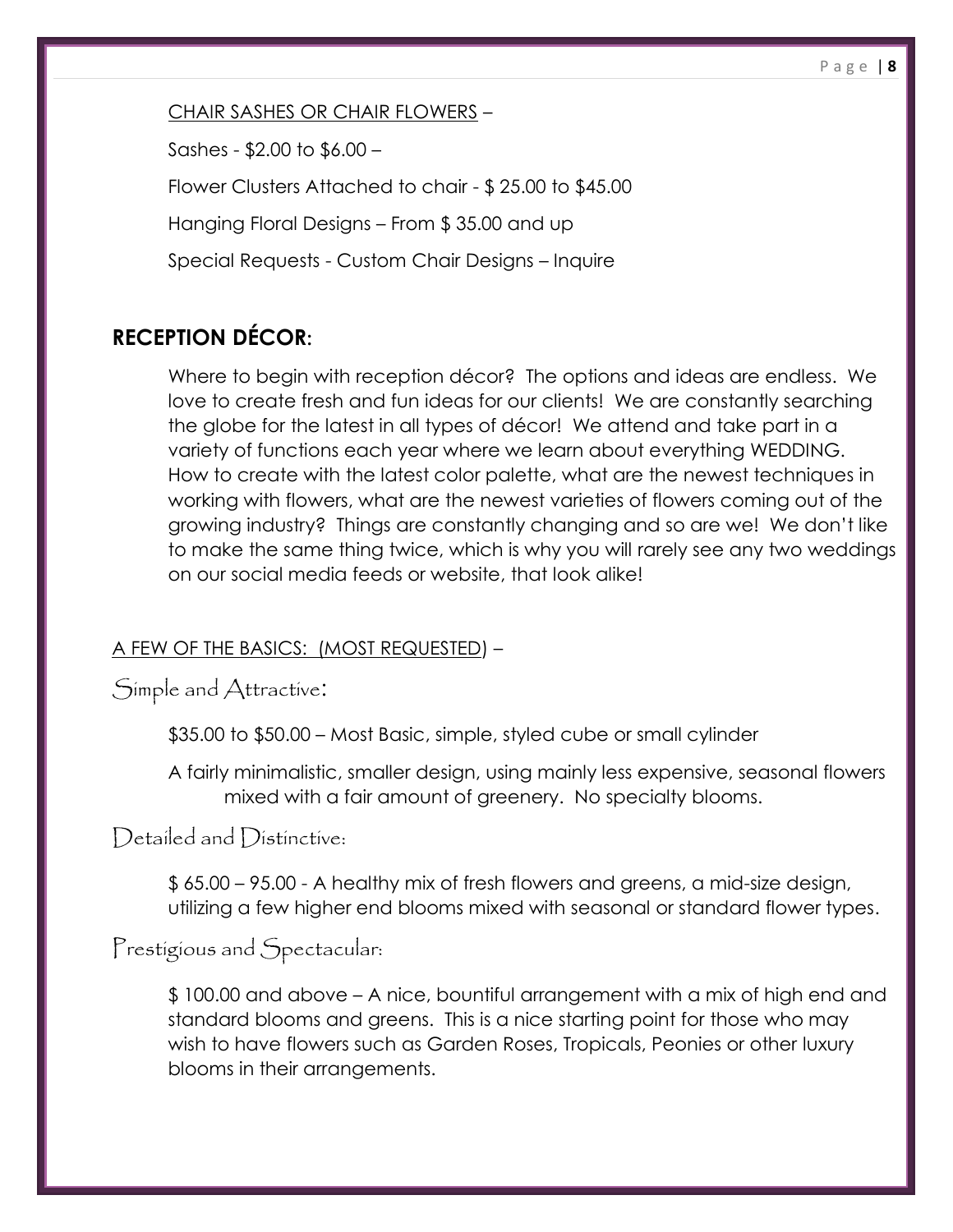\*\* We also often get requests to do mixed table designs, ie: half of the tables with a tall dramatic design, the other half low and lush, OR mixed elements and containers on each table, which we love to do. These types of designs are priced as a per table or combined price. Inquire for details.

\*\* At times, we do allow client's to provide their own containers or vases, however certain stipulations apply. Inquire for details

### RECEPTION RENTALS:

Specialty Linens: All Colors and Styles available, inquire with

Lanterns: We offer Rustic Wood, Black Metal or Dark Brown Metal lanterns in a variety of sizes. Rental cost starts at \$10.00 ea. for 15" to 17" sizes, \$15.00 ea. for 20" plus sizes, and \$50.00 ea. for our Ex. Large 41" size that we commonly use as ceremony altar area décor, dripping with flowers! Extraordinary!

Flameless Pillar Candles: We have a variety of sizes – from 3" x 3" up to 14" tall!

Pricing runs from \$4.00 to \$12.00 ea. depending on the size.

Candelabras: Silver, Gold, Black or White

Inquire with our wedding specialist for details and pricing.

Drift wood, Manzanita Branches, Cholla and other natural decorative elements:

We offer a large variety of of natural elements such as the items listed above. Commonly we use these in various aspects of wedding décor. Inquire with our specialist about having any of these awesome elements added to your floral décor!

Wedding Signs – Chalk or Table Tents – Table Numbers etc.

Inquire for availability

Glass or Acrylic Crystals or Stones - Many Varieties available, inquire

Vases and Floating Candle Holders – Many shapes and sizes available,